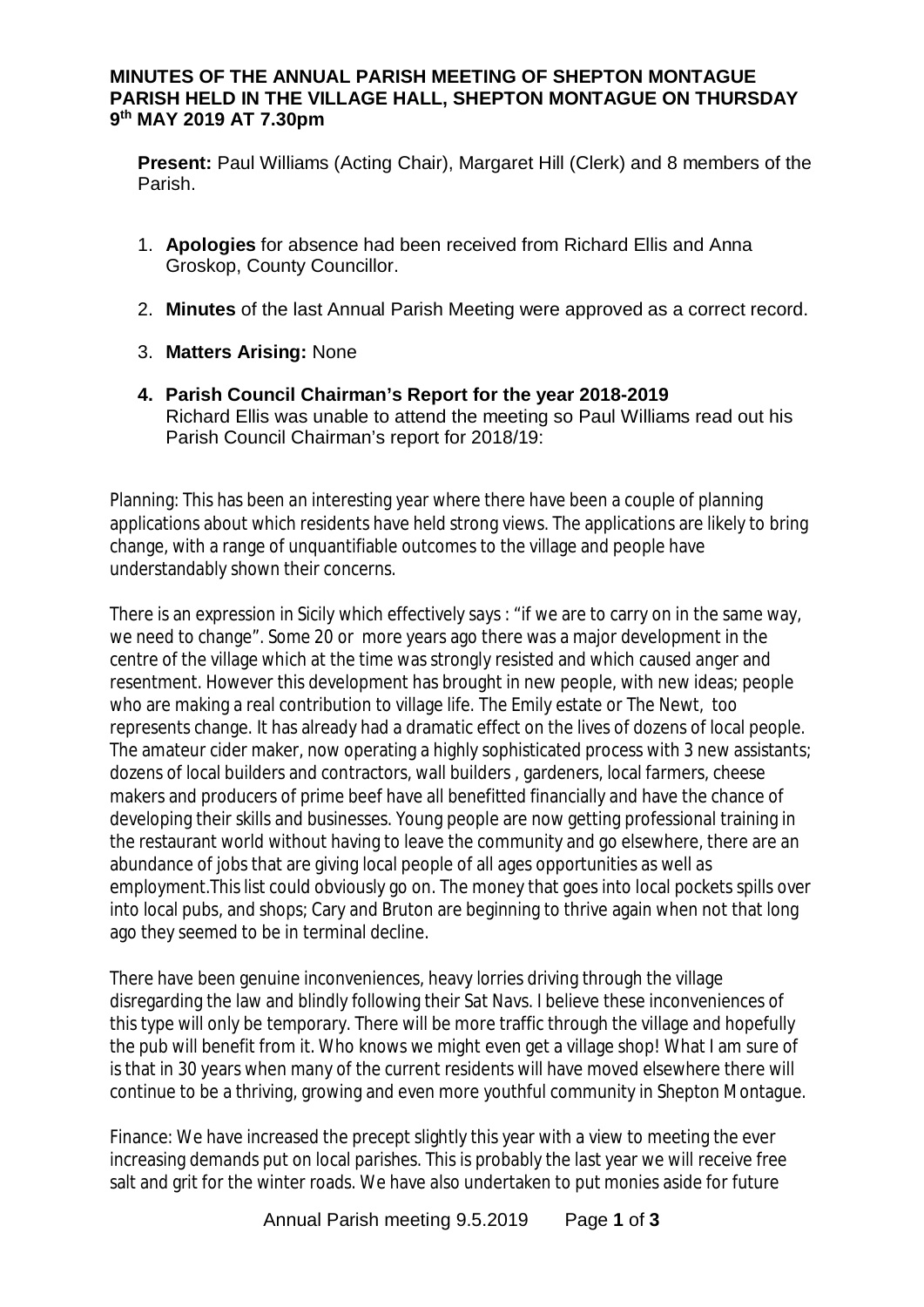repair to finger posts once the current work is completed. We have even found a little to add to the Parish Clerks stipend.

Highways: Traffic in the village continues to be a problem with more cars breaking the speed limit than are actually keeping to it. The actual volume of traffic at the moment seems reasonably constant , the difficulty is finding a longterm solution that will slow it down and which the council are prepared to pay for.

Andrew Wiley and John Hill along with others are doing a superb job on repairing and replacing the existing finger posts. Their efforts have been helped by several very generous donations which have made it possible to pay for the work.

Doug and Rande Barrowman continue to improve the old telephone box but we have yet to find a suitable use for it. All suggestions welcomed.

Chair: I have thoroughly enjoyed my time on the Parish Council, but I feel it is time for a change. The new council look to be well balanced and more than capable of taking care of the village. I would like to thank everyone for their contributions. We are a rural community and the village and landscape that we all enjoy has largely been created by the farmers and the estate that continue to be the constant factors in its development. It is important that their views are supported as well as challenged by the PC. I would particularly like to thank Anna Groskop and Mike Beech for their help and advice which is so valuable to us.

Lastly I would like to put on record the huge debt of thanks we owe to Margaret Bowden who has worked tirelessly for the last (13?) years to keep us up to date with changes in procedure, changes in the law, and the never ending flow of council gobbledegook . She has always been a steady and reliable adviser, always there to help with good council, and clear understanding of our rights and responsibilities. The rambling conversations which pass for discussion are synthesised into something that resemble clear thought and reproduced for our approval within hours. Documents are always ready for signing , accounts balanced and approved . Letters to the council, the local police, the planning department and others have just the right blend of assertiveness, tact and clarity to see them acted upon. All of these activities take considerable time, patience and clear thinking which Margaret has given unselfishly and willingly.

Margaret should be enormously proud of the contribution she has made to the village, largely unseen and unrewarded.

Many thanks. The Chair

> **5. Presentation of Parish Council accounts (unaudited)** Copies of the accounts for the year ending 31st March 2019 were distributed. £3,645.67 was carried over into the financial year 2019-20. The only items not originally budgeted for were the donations and expenditure relating to the restoration of village fingerposts and the cost of GDPR training for the clerk. The accounts were signed off as a correct record, matching the balance in the bank account.